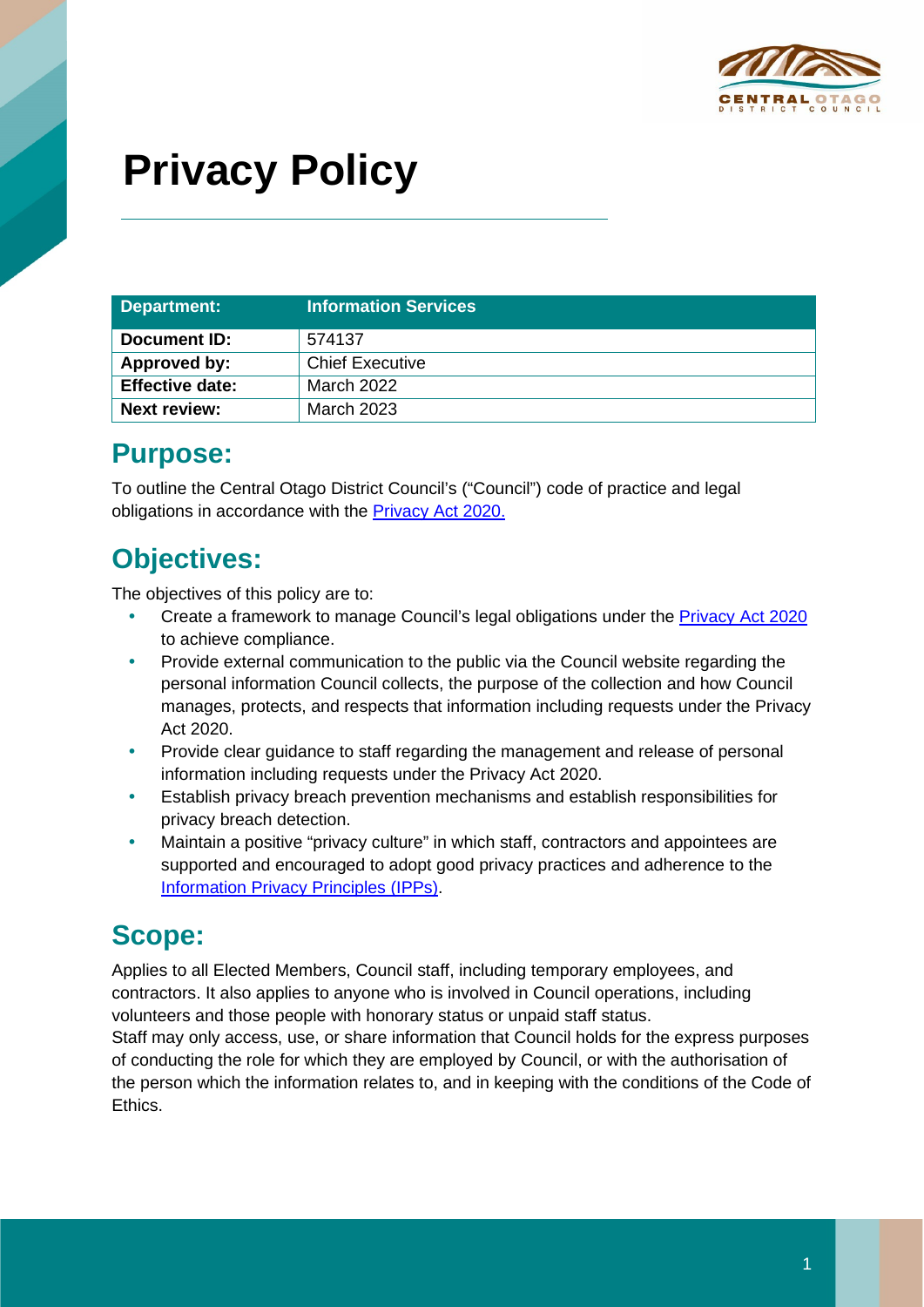

# **Definitions:**

**Consent -** Refers to authorisation from the individual concerned.

**Personal Information -** Any information about a specific individual. The information does not need to name the individual, as long as they are identifiable in other ways, like through their home address.

**Privacy breach -** Unauthorised access to or collection, use or disclosure of personal information.

**Serious harm –** Unwanted sharing, exposure or loss, damage, or disadvantage of access to people's personal information. Loss of a benefit or a right. May include physical harm or intimidation, financial fraud including unauthorised credit card transactions or credit fraud, family violence, psychological, or emotional harm, such as significant humiliation or loss of dianity.

# **Policy:**

#### **Information Privacy Principles**

The Council is committed to the 13 [Information Privacy Principles \(IPPs\)](https://www.privacy.org.nz/privacy-act-2020/privacy-principles/) of the [Privacy Act](http://www.legislation.govt.nz/act/public/2020/0031/latest/LMS23223.html)  [2020](http://www.legislation.govt.nz/act/public/2020/0031/latest/LMS23223.html) which govern the collection, holding, use and disclosure of individuals' personal information. The types of information collected for these purposes include:

- General contact details address, telephone, email
- Identification details name, address, date of birth
- Images from CCTV cameras and wearable cameras
- License plate numbers for parking matters
- Financial details for payments
- Medical information for recreation programmes or events.

#### **Sharing personal information**

Personal information will only be shared outside Council when:

- The reason for sharing matches the reason the information was collected; or
- A specific legal reason or obligation to share the information exists; or
- The persons concerned give permission for it to be shared; or
- When the persons concerned sign a consent form or voluntarily provide information to Council.

Other applicable legislation includes the [Local Government \(Rating\) Act 2002,](https://www.legislation.govt.nz/act/public/2002/0084/latest/DLM170873.html?search=qs_act%40bill%40regulation%40deemedreg_local+government+rating+act_resel_25_h&p=1&sr=1) [Resource](https://www.legislation.govt.nz/act/public/1991/0069/latest/DLM230265.html?search=qs_act%40bill%40regulation%40deemedreg_Resource+Management+Act+2020_resel_25_h&p=1&sr=1)  [Management Act 1991,](https://www.legislation.govt.nz/act/public/1991/0069/latest/DLM230265.html?search=qs_act%40bill%40regulation%40deemedreg_Resource+Management+Act+2020_resel_25_h&p=1&sr=1) [Building Act 2004,](https://www.legislation.govt.nz/act/public/2004/0072/latest/DLM306036.html?search=qs_act%40bill%40regulation%40deemedreg_building+act_resel_25_h&p=1&sr=1) [Health and Safety at Work Act 2015](https://www.legislation.govt.nz/act/public/2015/0070/latest/DLM5976660.html?search=qs_act%40bill%40regulation%40deemedreg_Health+and+Safety+at+Work+Act_resel_25_h&p=1&sr=1)

#### **Building and resource consents**

Documentation associated with consents such as resource and building consents are public record and will be available online for public access. This will include personal information on consenting documents and submissions.